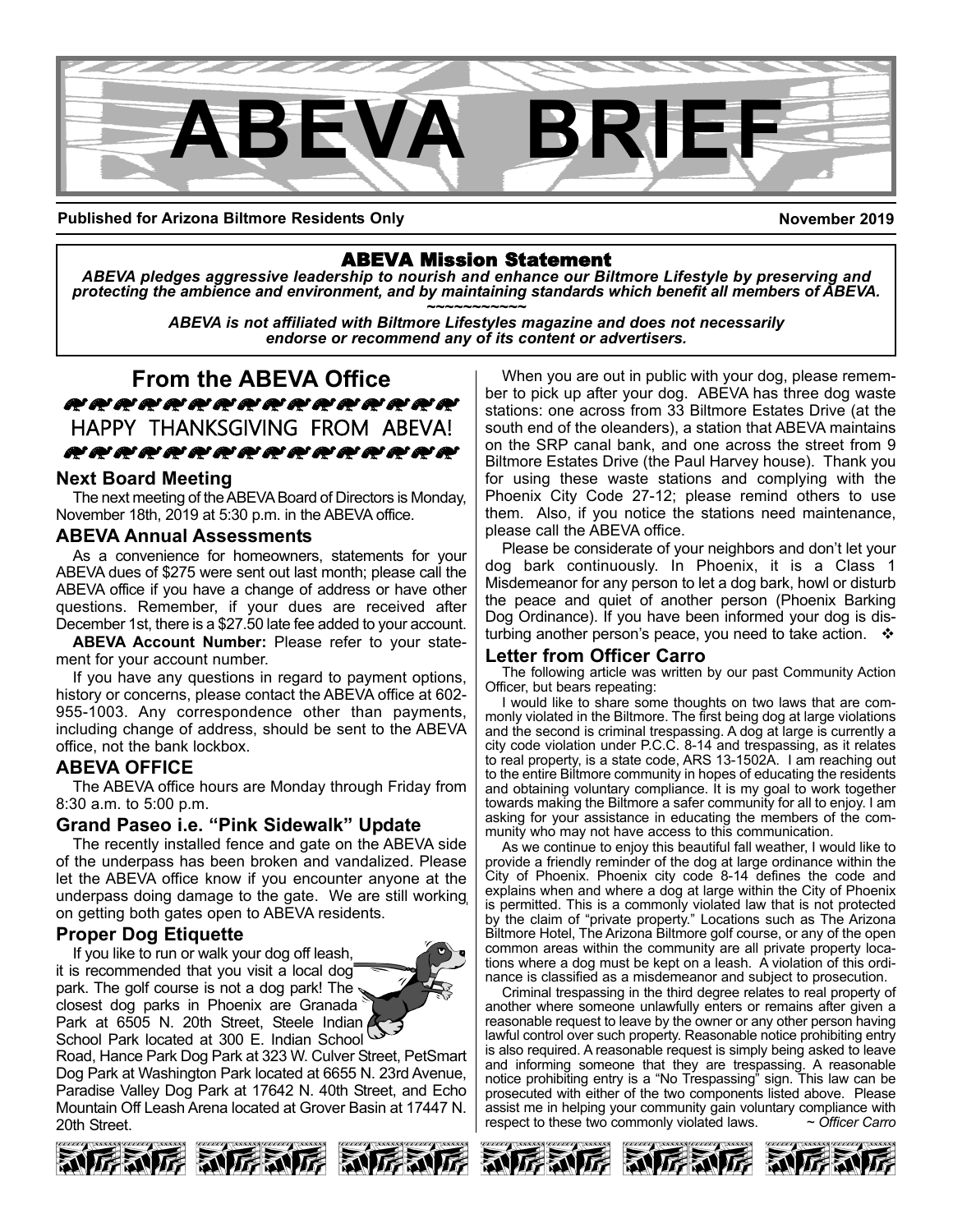





# **SECURITY**

**THE RESPONSIBILITY FOR SECURITY BEGINS WITH EACH RESIDENT. MOST CRIMES ARE CRIMES OF OPPORTUNITY. IF YOU HAVE A SECURITY SYSTEM AND DO NOT TURN IT ON, THEN YOU DO NOT HAVE A SECURITY SYSTEM.**

Should you see anything suspicious, please call 911 or Phoenix Crime Stop at 602-262-6151 and then notify the ABEVA Roving Patrol of the incident at 602-369-4776. For your safety, please have these numbers programmed in your home and cell phones.

| <b>Name of Incident</b>            | <b>Total Incidents</b>   |
|------------------------------------|--------------------------|
| <b>ALARM</b>                       | 3                        |
| <b>BARKING DOG</b>                 | 1                        |
| <b>DAMAGE TO PROPERTY</b>          | 5                        |
| <b>DOOR NOT SECURE</b>             | 6                        |
| <b>GARAGE DOOR OPEN</b>            | 31                       |
| <b>GATE</b>                        | 2                        |
| <b>JUNK, LITTER AND DEBRIS</b>     | 5                        |
| <b>LOUD NOISE</b>                  | 3                        |
| <b>OTHER</b>                       | 5                        |
| <b>PACKAGE FOUND</b>               | 1                        |
| <b>PARKING VIOLATION</b>           | 1                        |
| <b>POLICE - FIRE - EMS ON SITE</b> | 5                        |
| <b>POLICE ON SITE</b>              | 4                        |
| <b>SOLICITATION</b>                | $\overline{\mathcal{L}}$ |
| <b>SUSPICIOUS PERSON</b>           | 5                        |
| <b>TRESPASSING</b>                 | 4                        |
| <b>VENDOR ON-SITE</b>              | $\overline{\mathcal{L}}$ |
| <b>WATER</b>                       | 1                        |
| <b>TOTAL REPORTS:</b>              | 86                       |

# MEETINGS & LUNCHEONS **Biltmore Area Partnership**



In celebration of Thanksgiving and the December Holidays, the November and December Biltmore Area Partnership Networking Luncheon and Annual Meeting will be combined and will be held on Tuesday,

December 3rd, 2019 at the Arizona Biltmore Golf Club's Adobe Restaurant.

As in the past several years, the Biltmore Area Partnership remembers charities that help the less fortunate during the Holiday Season. This year, the charity will be The Singletons, which supports single parent families dealing with cancer.

Reservations are required by Friday, November 29th. Networking will be from 11:30 a.m. to 12 noon, and lunch will be from noon to 12:30 p.m. There will be a presentation on what is happening with the BAP, the introduction of the newly elected board members and a member of The Singletons will speak. The cost is \$35.00 for Members and \$40.00 for Nonmembers. For additional information, please call Ed Rossi at (480) 368-0974 or (602) 957-6483.

Reservations and checks should be sent to Biltmore Area Partnership, 3104 East Camelback Road, #174, Phoenix, AZ 85016.



# **Biltmore Networking Group**

Would you like to network among Biltmore area professionals and businesspeople? Do you enjoy socializing with others living or working in the Biltmore area? Check out this unique group and get a feel for what makes the Biltmore area such a great community.

The Biltmore Networking Group organizes a monthly happy hour for professionals, businesspeople, residents and anyone who enjoys the Biltmore Area to meet and network.

The upcoming happy hours are planned for November 7th, December 5th, 2019 and January 2nd, 2020 from 5:30 p.m. to 7:30 p.m. at the Lounge inside Rico's American Grill at the Pointe Hilton Squaw Peak located at 7677 North 16th Street in Phoenix. There is no need to RSVP, and there is never a charge to attend these events.

If you have any questions or would like to be added to the email list for monthly announcements, please contact Shahpar at biltmorenetwork@gmail.com. Shahpar founded the Biltmore Networking Group in 2003. ↓ ◆

# **Biltmore Ladies Lunch Bunch**

Biltmore Ladies Lunch Bunch (BLLB) luncheons are held the 2nd Friday of the month at 11:45 a.m. at Frank and Albert's restaurant located at the wonderful Arizona Biltmore Resort. The December 13th luncheon is the Annual Holiday Luncheon. The ladies will exchange small gifts with one another costing no more than \$20-\$25. Sylvia Prusakowski will be the hostess, and she always does an amazing job with this luncheon!

Frank and Albert's offers half-portion entrees and has a very nice, varied lunch menu. You will also receive the special ABEVA discount on your bill. The dress is casual. Come meet your neighbors and make friends!

If you have any questions or if you would like to be added to the list to receive reminders about the Biltmore Ladies Lunch Bunch, contact Carla Hancock at 602-350-1351. Please RSVP to CarlaHancock@cox.net. v  $\diamond$ 

### SPECIAL OFFERS AND EVENTS **Embassy Suites ~ Special Rate 2630 East Camelback Road, Phoenix, AZ 85016**

For your out of town guests or just for a staycation, there will be a 15% discount off the Best Available Rate for ABEVA members.

#### **Above rate will include:**

- All suite accommodations choice of one king bed or two queen beds
- Cooked to order breakfast
- Evening reception

The Embassy Suites Biltmore is within walking distance to The Biltmore Fashion Park with over 60 stores and 12 restaurants. For reservations, please call 602-955-3992, or you may make reservations at the website at www.phoenixbiltmore.embassysuites.com and under corporate code use ID 2759628.





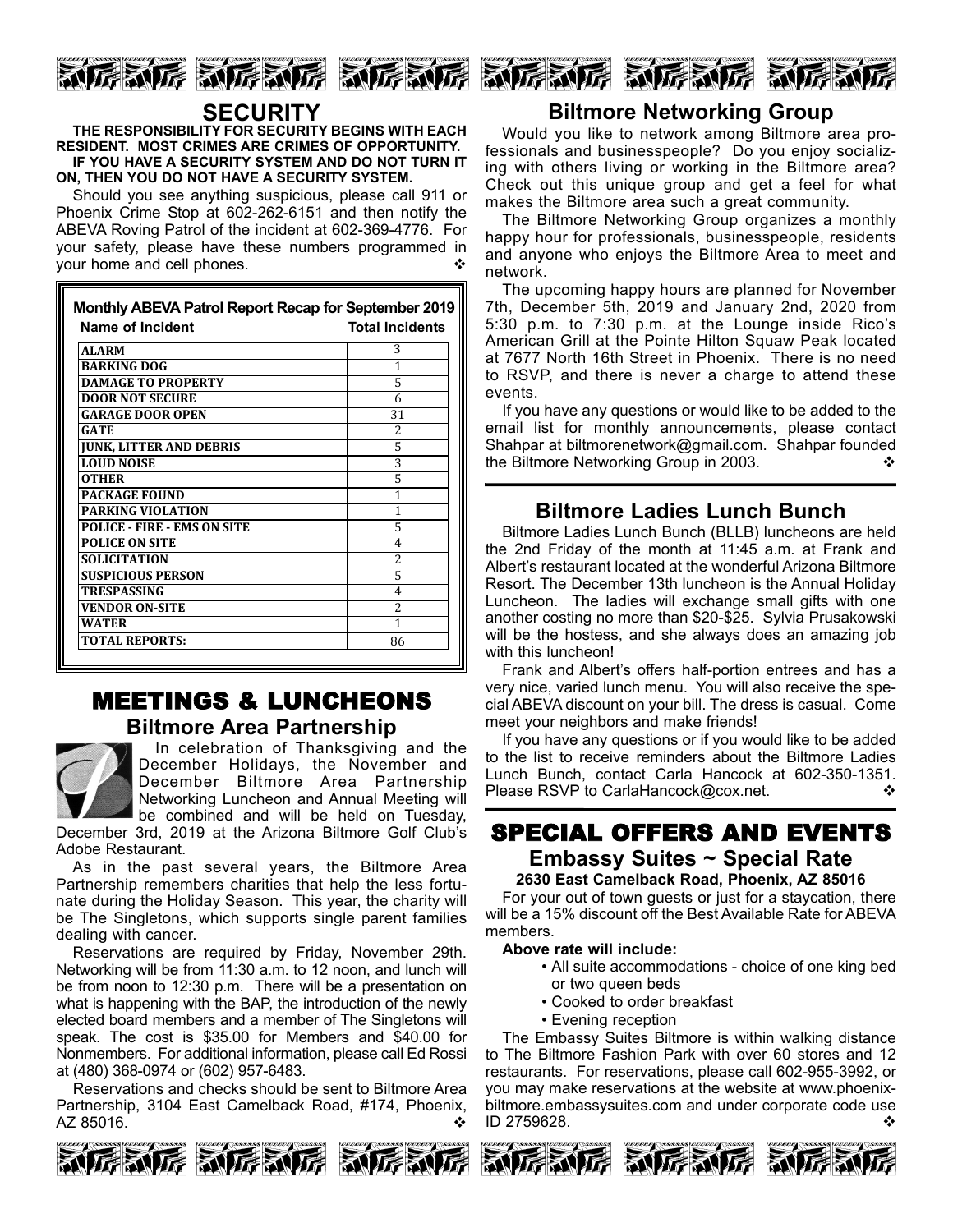

### **November Events at the Arizona Biltmore, A Waldorf Astoria Resort**

**Thanksgiving:**

#### **Wright's at the Biltmore Holiday Menu**

November 28th – 2:00 p.m. to 8:00 p.m.; Four Course Dinner. \$99++ Adults, \$45++ Children 5-12, Advance reservations recommended.

**Frank & Albert's Holiday Menu**

November 28th – 12:00 p.m. to 9:00 p.m.; Four Course Dinner. \$75++ Adults, \$35++ Children 5-12, Advance reservations recommended. Select a la carte menu also available.

**Happy Hour at Frank & Albert's:** Your favorite local spot for happy hour! Drinks and bites for everyone's palate include beer, wine and crafted cocktails! 2:00 p.m. to 5:00 p.m. Sunday through Thursday. See you soon!

**Happy Hour History Tours:** Kick off your weekend with a happy hour like no other! Happy Hour History Tours begin every Friday at 6:00 p.m. While enjoying refreshing libations, the Historians will share highlights of this Arizona landmark's storied past since opening in 1929 involving celebrities, worldly dignitaries and U.S. Presidents. The cost is \$25 per person and includes two cocktails. Reserve your spot with the Concierge Team. Call 602-955-6600.

**Sunday Brunch:** Wright's at the Biltmore. Beyond the average brunch. Wright's at the Biltmore delivers an entire experience. Ask about their bottomless mimosas option! \$54.95 for adults; \$24.95 for children 5-12; children 4 and under are complimentary. Dine from 10:00 a.m. to 2:00 p.m. Reservations are recommended. Call 602-954-2507.

**Wine Dinner:** Join in on Thursday, November 7th, for Calistoga's Amici Cellars Four Course Wine Dinner. Reservations are required. Reception begins at 6:30 p.m. Dinner at 7:00 p.m. Reserve your seat now by calling 602-954-2507.

**Lilly Pulitzer Event:** November 9th, 11:00 a.m. to 5:00 p.m. Biltmore Shops. To celebrate Lilly's 88th birthday. Enjoy a glass of champagne while you shop. Enter a drawing to win a two-night resort stay with the purchase of any regular priced Lilly merchandise. Receive a gift with purchase while supplies last.

**Vino & Canvas:** November 22nd from 6:00 p.m. to 8:00 p.m., Spend a creative evening at Arizona Biltmore! \$30 per person includes painting materials and two glasses of wine. Ages 21+ and reservations are required. Call 602-955-6600.

**Champagne Sundays at The Salon – All Day:** November 3rd, 10th, 17th, and 24th - Enjoy a complimentary glass of bubbly with any salon service. Ages 21+.  $\cdot \cdot$ 

# **Arizona Biltmore Golf Club Events**

Turkey day is almost here. With beautiful days and cool evenings, now is the time to get out and enjoy our beautiful fall weather and start planning your holiday activities. Here's what's happening at the Arizona Biltmore Golf Club and The Adobe Restaurant.

**Book Your Holiday Party:** Make the entire Adobe Restaurant yours or book the beautiful patio or private dining room for your work or family's holiday party. The Adobe can accommodate groups from 25 to 150. Call or email Pam Vincent for details at 602-468-9160 or pvincent@theadoberestaurant.com.

**Golf Course Overseeding Update:** The Adobe Course and practice range are now open from overseeding, and both look amazing! The Links Course will be closed for overseeding through November 17th. The Links Course will reopen on November 18th but will be cart path only through November 24th. For those who are not familiar with overseeding, it is the annual planting of winter rye grass.

**New Adobe Menu:** A new Adobe Restaurant menu was unveiled in mid-October and features a few new menu items, plus the return of some seasonal favorites, such as chili and the signature gluten-free corn cakes. Two early favorites for the "best new menu item" award are the peaches and cream oatmeal and the delicious BBQ Burger. Be sure to stop by and checkout the new items.

**ABEVA Board of Directors**

**James Bell, President Steven Helm, VP/Secretary Judith Shafkind, Treasurer Bill McKay, Director Arnold Braasch, Director Will Hawking, Director**

#### **ABEVA Office Information**

**2525 East Arizona Biltmore Circle, Building D, Ste. 145 Phoenix, Arizona 85016 Hours Mon.-Fri. 8:30 am-5 pm 602-955-1003 phone 602-955-1144 fax**

> **Carol Jones Executive Director**

The *ABEVA Brief* Editor Carol Jones cjones@abeva.com

**Roving Patrol: 602-369-4776 Police Dept. Non-Emergency: 602-262-6151**

#### **Website Information**

Please visit the website at www.abeva.com. There is a link to pay your annual assessment. You can download many ABEVA documents; CC&Rs, Parking Permission, Architectural Request Form, and more. You may also read board minutes and the *ABEVA Brief* online. ❖

# **Handy Contacts**

City of Phoenix Back-Washing **Department** (Pools) 602.256.3190 Dead Animal Pick-up 602.262.6791 Dog Catcher 602.506.7387 Snake Control 480.894.1625 Fish & Game 602.942.3000 SRP Outages 602.236.8811 Water Department 602.262.6251